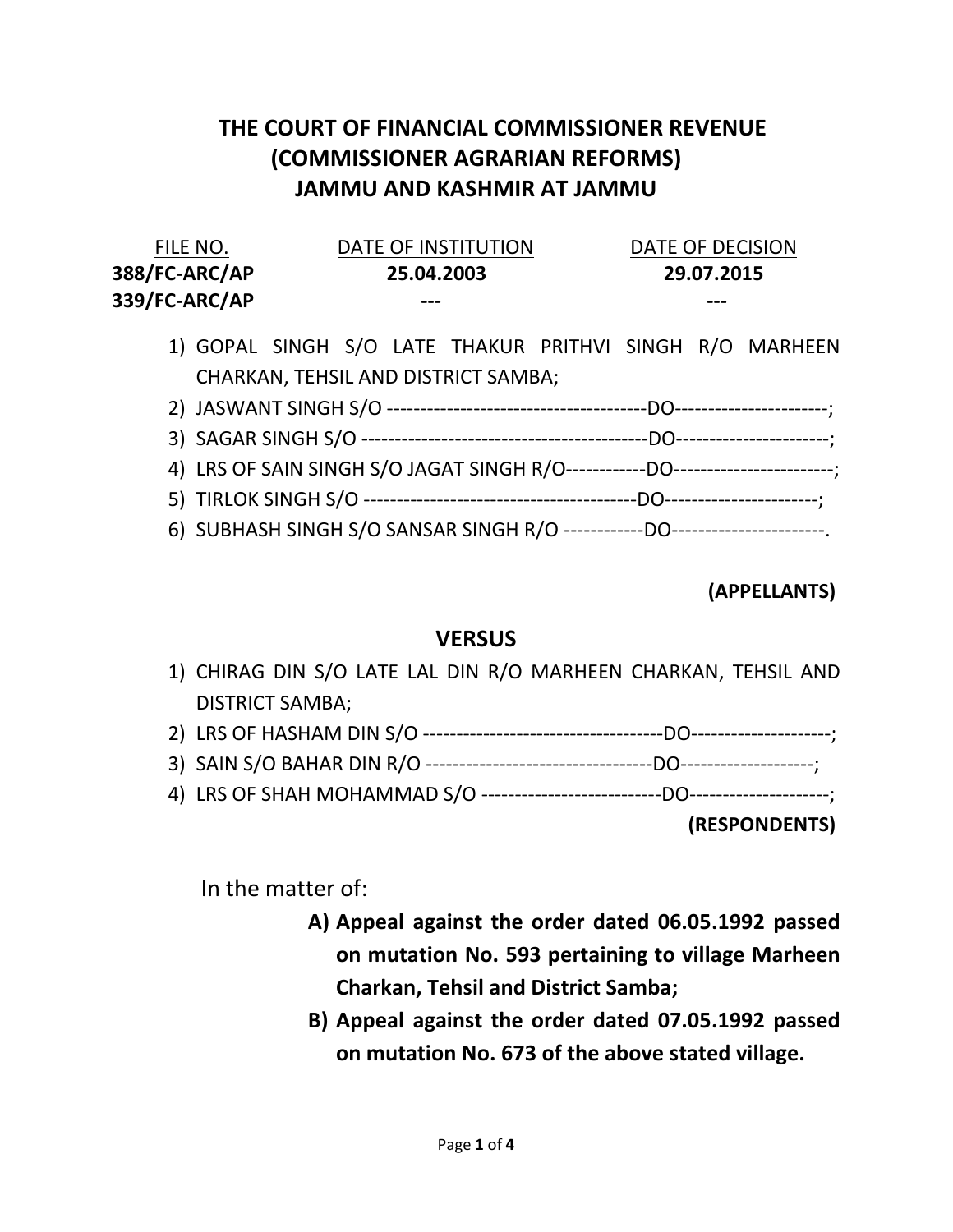For Appellants --- Advocate H. R. Sharma, Advocate D. R. Khajuria For Respondents --- Advocate M. L. Bhat, Advocate D. N. Trisal

## J U D G E M E N T

- 1) The present dispute is the outcome of an old acrimony between the parties from the time the predecessor-in-interest of both parties were putting in their claims for the land falling under Khasra Nos. 540, 541, 542, 543, 553, 554, 555, 558, 615, 618, 540/944, 920/528, 920/538, 956/533 and 956/534 in their residential village. The controversy has now been passed on to the next generation who are parties to this case. Initially, an application was filed by the respondent No. 3 jointly with the father of respondent Nos. 1 and 2 herein before the Custodian, Evacuee Property, Jammu under Sec. 8 of the Evacuees (Administration of Property) Act, 2006 for determining the evacuee status of the land under consideration and the restoration thereof. The adjudicating authority after going through the relevant record and hearing both sides allowed the application vide its order dated 18.05.1985 and held that the respondents are entitled for the land.
- 2) Aggrieved, the predecessor-in-interest of the appellants filed a revision petition before the Custodian General, Evacuee Property, Jammu and Kashmir challenging the order passed by the Custodian, Evacuee Property, Jammu. Discussing the merits of the case, however, the said court dismissed the revision petition as not maintainable vide its order dated 30.04.1992. It was on the basis of the orders of these two authorities of the custodian department that the Tehsildar concerned attested the impugned mutation No. 593 dated 06.05.1992 under Sec. 4 of the Agrarian Reforms Act, 1976 and mutation No. 673 dated 07.05.1992 under Sec. 8 of the said Act in favour of the respondents.
- 3) In parallel, however, on 20.05.1992, the predecessors-in-interest of the appellants moved the J&K Special Tribunal in revision challenging the order passed by the Custodian General, Evacuee Property, Jammu and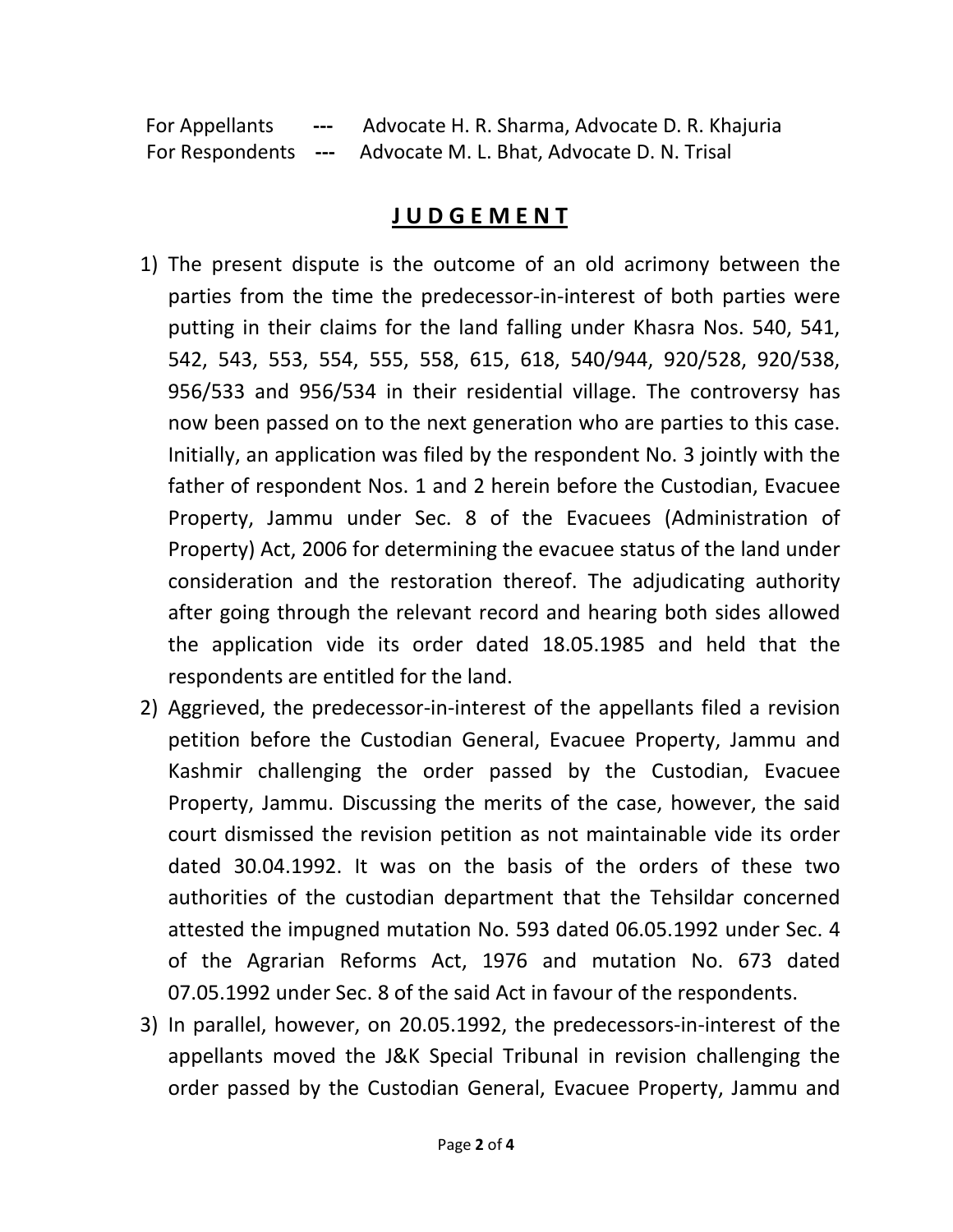Kashmir. The Special Tribunal while going through the records observed that both the custodian authorities were swayed to hold the respondents entitled to restoration of the land after de-notification. This was merely on the ground that their predecessor-in-interest (Nizam Din) had died in the holocaust of 1947 and that the land had been wrongly notified as an evacuee property. However, both ignored to examine as to what was the nature of the interest held by the evacuees in the property. Under Sec. 8 of the Evacuee (Administration of Evacuee Property) Act, 2006, the interest which was held by an evacuee at the time when the land was declared as evacuee property could only be restored to the legal heirs of that evacuee. In addition, it was held by the H'ble Special Tribunal that if the interest of the evacuee was just that of an occupancy tenant, then the entitlement of the respondents was also to be seen in the light of Sec. 67 of the Tenancy Act. If the occupancy tenants had acquired ownership rights over the land, the same could only then be restored to the respondents. But none of the custodian authorities took this aspect into consideration and also the nature of the property. Thus, the Special Tribunal vide its order dated 24.10.2000 set aside the orders passed by the Custodian General, Evacuee Property, Jammu and Kashmir as well by the Custodian, Evacuee Property, Jammu. The case was remanded to the Custodian, Evacuee Property, Jammu for fresh disposal after hearing both the parties.

4) Thereafter, the appellants filed two cumulative appeals before this court challenging both the impugned mutations on various grounds. However, these appeals were dismissed in default twice on 31.08.2005 and 02.04.2008 for want of appearance of the appellants but later were restored for a just conclusion on merits. Obviously, both the impugned mutations were attested on the basis of the orders passed by the Custodian General, Evacuee Property, Jammu and Kashmir as well as the Custodian, Evacuee Property, Jammu. But both these orders had been set aside by the J&K Special Tribunal. Thus, the impugned mutations